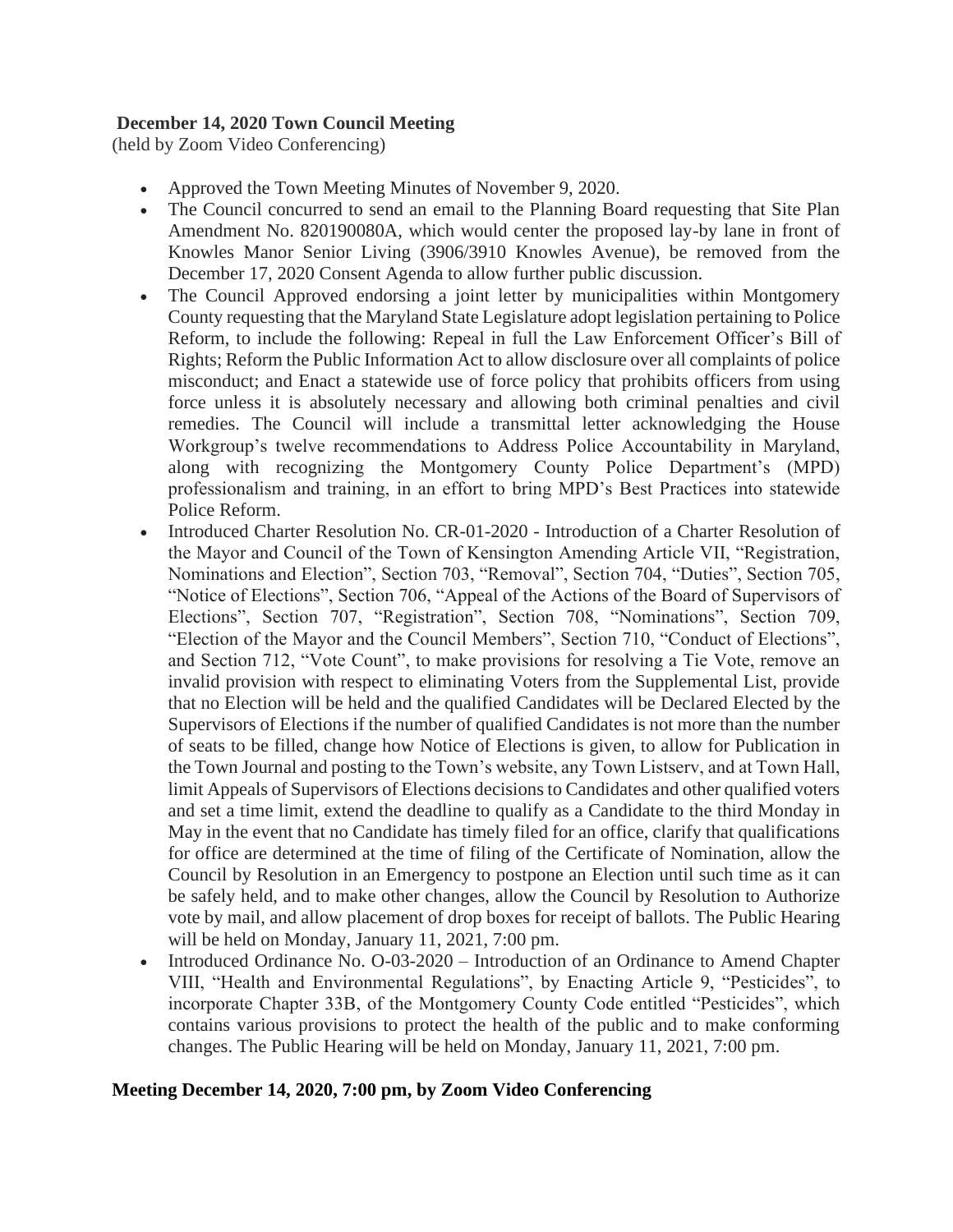Mayor Furman, Council Members Bartram, Crimmins, Engle, and Hill-Zayat; Town Manager Hoffman; and Clerk – Treasurer Engels were present via Zoom Video Conferencing. A moment of silence was observed.

The Town Meeting Minutes from November 9, 2020 were reviewed and approved. See Council Actions.

## **From the Mayor and Council**

## **Development Review Board - 3906/3910 Knowles Avenue (Knowles Manor Senior Housing)**

Council Member Engle recused himself from the discussion.

Council Member Crimmins reported that Jill McCrory, representing the Neighbors for an Improved Kensington, requested that further discussions pertaining to the settlement agreement and Resolution No. R-07-2020 be delayed and that the group will advise the Town once they are ready to resume discussions.

Council Member Bartram suggested that the Town send a letter requesting that Site Plan Amendment No. 820190080A, which would center the lay-by-lane in front of Knowles Manor Senior Living (3906/3910 Knowles Avenue), be removed from the Planning Board's Consent Agenda to allow additional public comment. In addition, Council Member Bartram noted that the letter should request that the State Highway Administration (SHA) should consider allowing shortterm parking within the lay-by lane to accommodate deliveries.

The Council concurred to send an email to the Planning Board requesting that the Site Plan Amendment be removed from the Consent Agenda and to encourage SHA to install short-term parking options within the lay-by lane to accommodate deliveries.

Council Member Hill-Zayat stated that the Knowles Manor project has already been prolonged and has become divisive and did not support sending the request to the Planning Board.

Jack Gaffey stated that if the monetary contribution is transferred to the County, it should be used for traffic enforcement and not a community center.

Joe Campbell requested clarity on why Neighbors for an Improved Kensington were delaying the discussions pertaining to the settlement agreement.

### **Thrive Montgomery 2050**

Council Member Crimmins stated that he, along with Mayor Furman and Town Manager Hoffman, attended a meeting with County Planning Chair Casey Anderson and Planning Director Gwen Wright on December 8 to discuss concerns with the Thrive Montgomery 2050. The Planning Board is reviewing a previously submitted letter from down-County municipalities and resident associations addressing concerns and that the Planning Board will address these concerns.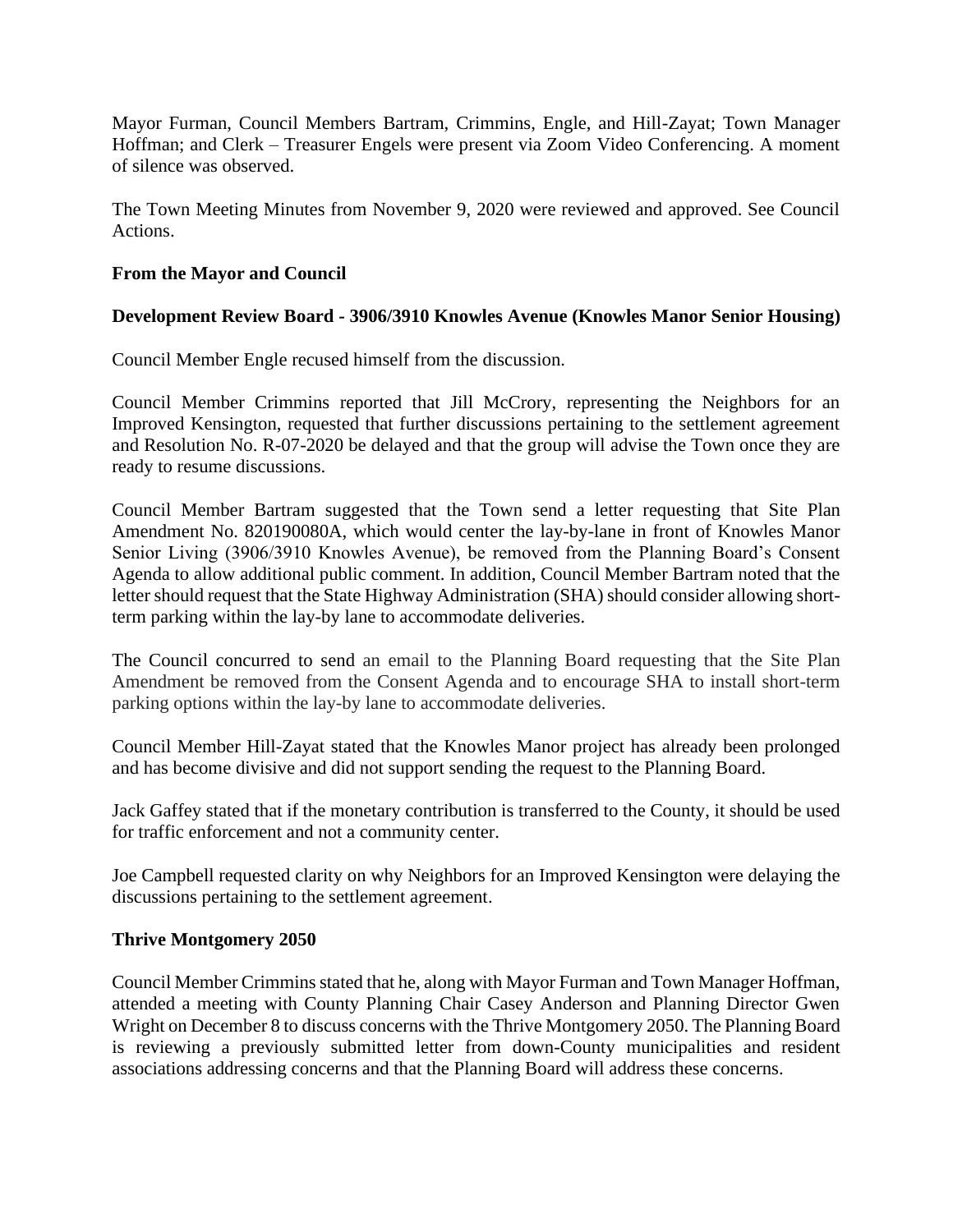### **Police Reform Legislation**

Mayor Furman stated that Mayor Stewart with Takoma Park had drafted a letter to Senator Will Smith and Senator Waldstreicher to enact Police Reform legislation and requested support of the Town. The letter specifically requests that the Law Enforcement Officer's Bill of Rights be repealed; reform the Public Information Act to allow disclosure over all complaints of police misconduct; and to enact a statewide use of force policy, which would prohibit officers from using force unless absolutely necessary and allow both criminal penalties and civil remedies.

Council Member Hill-Zayat questioned whether any input had been received from the Montgomery County Police or the Fraternal Order of Police with respect to the proposed legislation and disclosed that she may have a conflict of interest to represent the Town on this issue.

Council Members Bartram, Crimmins, and Engle concurred to support the letter, although they noted that the requested legislation only addressed three of the House Workgroup's twelve recommendations; the Council also suggested that a transmittal letter be included recognizing the professionalism and training of the Montgomery County Police and to incorporate their Best Practices statewide.

Ann Lichter, Chair of the Racial Justice Committee, noted that the Committee has been meeting since September to identify how the Town could best advocate for racial justice reforms and that the Committee supported the letter and Police Reform legislation.

Mayor Furman will request that Senator Jeff Waldstreicher be available for an upcoming Racial Justice Committee meeting to provide additional context pertaining to the proposed Police Reform legislation.

Joe Campbell supported inviting Senator Waldstreicher and noted the Council could revise the letter to their preference.

# **Pepco Rate Case Filing**

Council Member Hill-Zayat stated that the Town petitioned to intervene within the proposed PEPCO Rate Case (Case 9655), which is a formal process conducted by utility regulators to ensure reasonable rates, in an effort to monitor the proposed rate changes with respect to future streetlight upgrades within the Town. Council Member Hill-Zayat noted that the proposed rate would not increase during the first year; however, the rate would increase over the next two years to recover costs associated with infrastructure improvements. A Power Point presentation with possible streetlight upgrades was also presented for review, which identifies various fixture options for the Town.

Council Member Engle noted the importance of intervening now, which allows the Town time to negotiate with PEPCO on streetlight upgrades and audit the Town's existing streetlight system to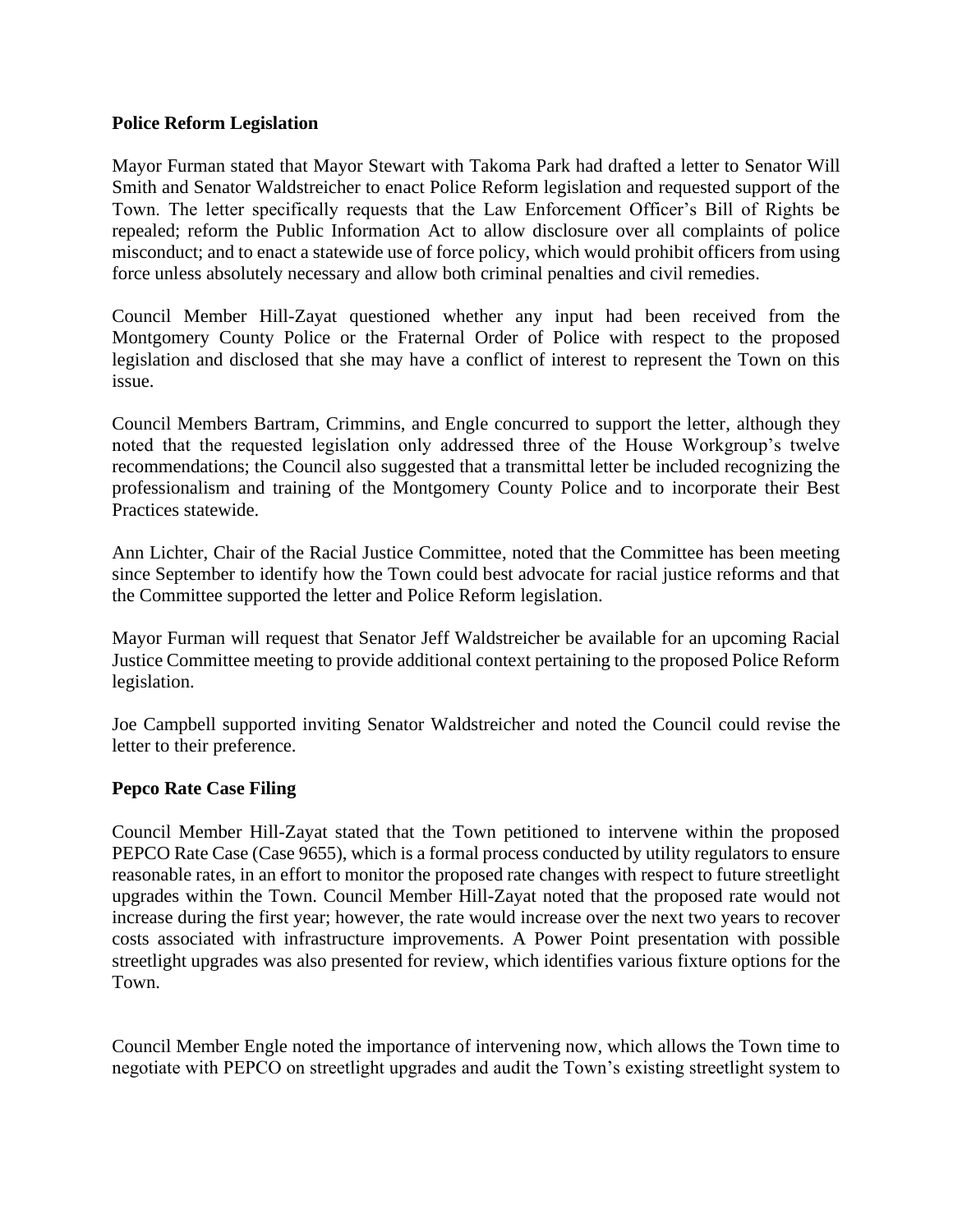identify lighting gaps; and suggested that PEPCO may be able to test different lights and fixtures within the Town to allow feedback from the community.

Council Member Hill-Zayat and Engle will continue to follow this with Pepco and provide updates.

## **From the Town Manager and Staff**

Mayor Furman thanked Rabbi Adam Rosenwasser and Cantor Lindsay Kanter with Temple Emanuel for their efforts during the virtual Hanukkah celebrations; and reminded Residents to shop local during the holiday season to support the Town's I Found My Holiday Gifts in Kensington campaign to support local businesses.

Town Manager Hoffman requested guidance on whether the Town staff should draft an ordinance addressing certain housing and building regulations. Specifically, Town Manager Hoffman advised the Council that the Town received a complaint with regards to the installation of a twelve (12') foot lattice within the front plane of a residential property. The intention of the lattice appears to serve as an accessory like structure; however, the County Zoning regulations define lattices as landscaping.

In addition, the Town received a building permit application that included multiple two-story bay windows, which would encroach within the Town's setback. The County Code allows a bay window to encroach up to 50 percent of the linear facade of a house; however, the Town staff believes this circumvents the spirit of the setback regulations.

The Council concurred to have the County confirm their definition of lattices prior to drafting an ordinance defining and regulating lattices and requested that the Town Attorney review the Town's encroachment regulations and if a variance may be necessary for the bay windows.

Kendall Watson stated he appreciated the Town addressing the issue and noted that the lattice would be compromised by the wind and thought it should be considered an accessory structure.

Jack Gaffey stated a bay window with a foundation violates the code and it is important to maintain the 10-foot side yard setback without projections.

Town Manager Hoffman stated that Ordinance No. O-01-2021 would be introduced in January, which corresponds with Charter Resolution No. CR-01-2020, in an effort to clarify the Town's Election process.

### **Public Appearances**

Jack Gaffey noted upcoming astronomical events.

Joe Campbell thanked the Town Crew for their great efforts on leaf collection; and asked if the Town had a snow emergency policy in place for vehicles that park within the street.

### **Ordinances, Resolutions, Regulations**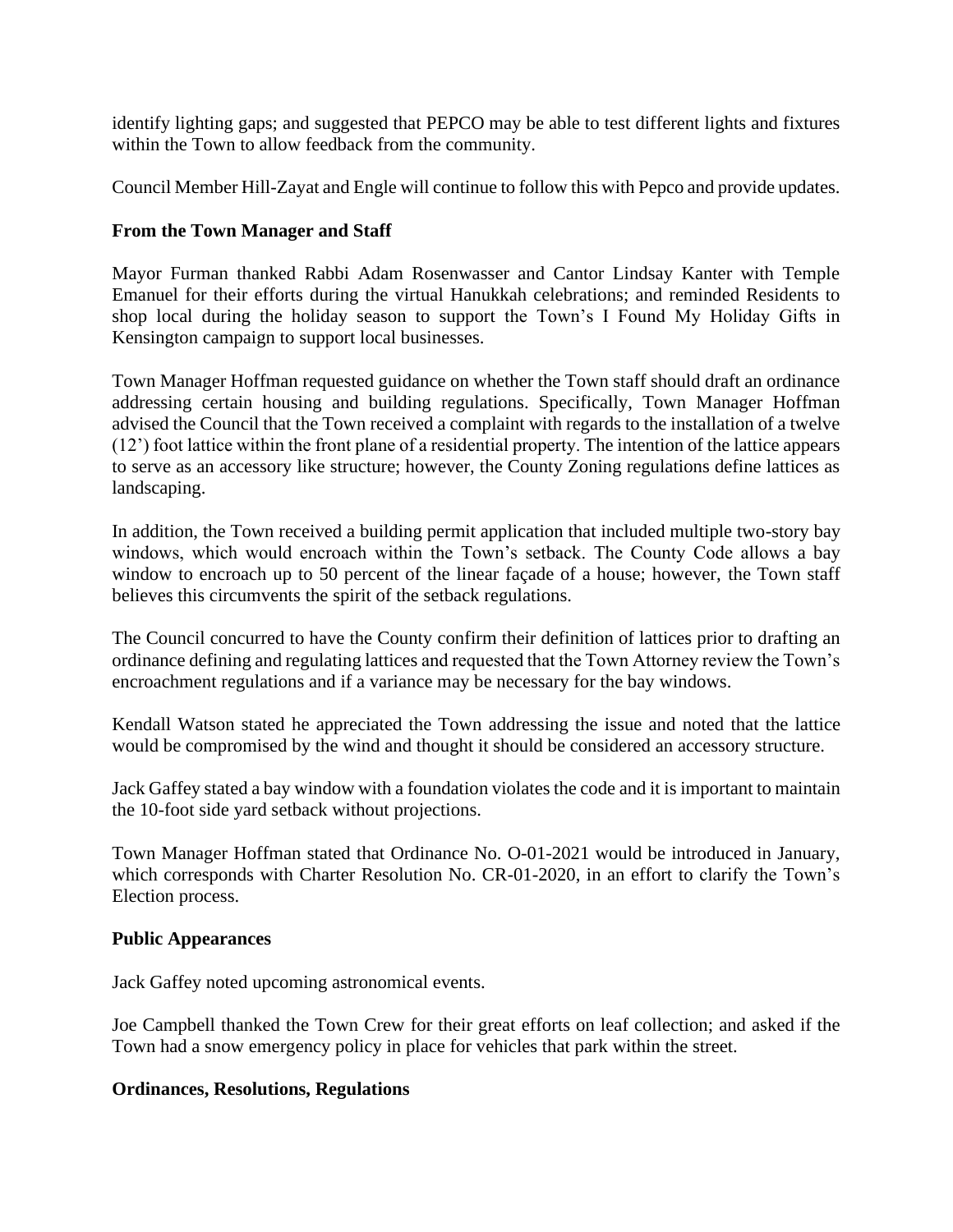**Charter Resolution No. CR-01-2020** – A Charter Resolution of the Mayor and Council of the Town of Kensington Amending Article VII, "Registration, Nominations and Election", Section 703, "Removal", Section 704, "Duties", Section 705, "Notice of Elections", Section 706, "Appeal of the Actions of the Board of Supervisors of Elections", Section 707, "Registration", Section 708, "Nominations", Section 709, "Election of the Mayor and the Council Members", Section 710, "Conduct of Elections", and Section 712, "Vote Count", to make provisions for resolving a Tie Vote, remove an invalid provision with respect to eliminating Voters from the Supplemental List, provide that no Election will be held and the qualified Candidates will be Declared Elected by the Supervisors of Elections if the number of qualified Candidates is not more than the number of seats to be filled, change how Notice of Elections is given, to allow for Publication in the Town Journal and posting to the Town's website, any Town Listserv, and at Town Hall, limit Appeals of Supervisors of Elections decisions to Candidates and other qualified voters and set a time limit, extend the deadline to qualify as a Candidate to the third Monday in May in the event that no Candidate has timely filed for an office, clarify that qualifications for office are determined at the time of filing of the Certificate of Nomination, allow the Council by Resolution in an Emergency to postpone an Election until such time as it can be safely held, and to make other changes, allow the Council by Resolution to Authorize vote by mail, and allow placement of drop boxes for receipt of ballots was presented for introduction. The Public Hearing was set for Monday January 11, 2021, 7 pm. See Council Actions.

Town Manager Hoffman stated that the Town Attorney prepared the Charter Amendment, which includes recommendations from Council Members Bartram and Engle of the Town's Election subcommittee.

**[Ordinance No. O-03-2020](http://r20.rs6.net/tn.jsp?f=001ySPx9YzNcBeHvEKLzniRt2Hdj1X27wcYm_xWIn4vNM_W7JMbSkouALwjQvvueDtN5_-FAdogYsc6RWQLNJqwc62VPZWMPBp-Osv_FkQU2q276OUAmZgRHXW2h6dsXl31qpVnXAHTu4fhxz99NzInSk6HqXf7ec4a13wLEf6D7VFj3ZVVfIfuV23KV_zhaiJu&c=NPWBAE3_A6sEjdBtmmIn4J-9g9RJuVVcW3zGQMQeCS6HObL7OeFjbg==&ch=YVvdjaPAvzELQeudIKSVj9kUT9Af-FoTg2WhWOFm9QXdi8mrE47E5w==)** – An Ordinance to Amend Chapter VIII, "Health and Environmental Regulations", by Enacting Article 9, "Pesticides", to incorporate Chapter 33B, of the Montgomery County Code entitled "Pesticides", which contains various provisions to protect the health of the public and to make conforming changes was presented for introduction. The Public Hearing will be held on Monday, January 11, 2021, 7:00 pm. See Council Actions.

Town Manager Hoffman stated that this ordinance would adopt Montgomery County's pesticide regulations and allow the county to enforce the regulations within the corporate limits of the Town.

### **Council Actions**

Council Member Engle moved to approve the Town Meeting Minutes from November 9, 2020. The motion passed unanimously.

Council Member Bartram moved to approve endorsing a joint letter presented by Takoma Park Mayor Stewart requesting that the Maryland State Legislature adopt legislation pertaining to Police Reform, to include the following: Repeal in full the Law Enforcement Officer's Bill of Rights; Reform the Public Information Act to allow disclosure over all complaints of police misconduct; and Enact a statewide use of force policy that prohibits officers from using force unless it is absolutely necessary and allowing both criminal penalties and civil remedies and including a transmittal letter if needed acknowledging the House Workgroup's twelve recommendations to